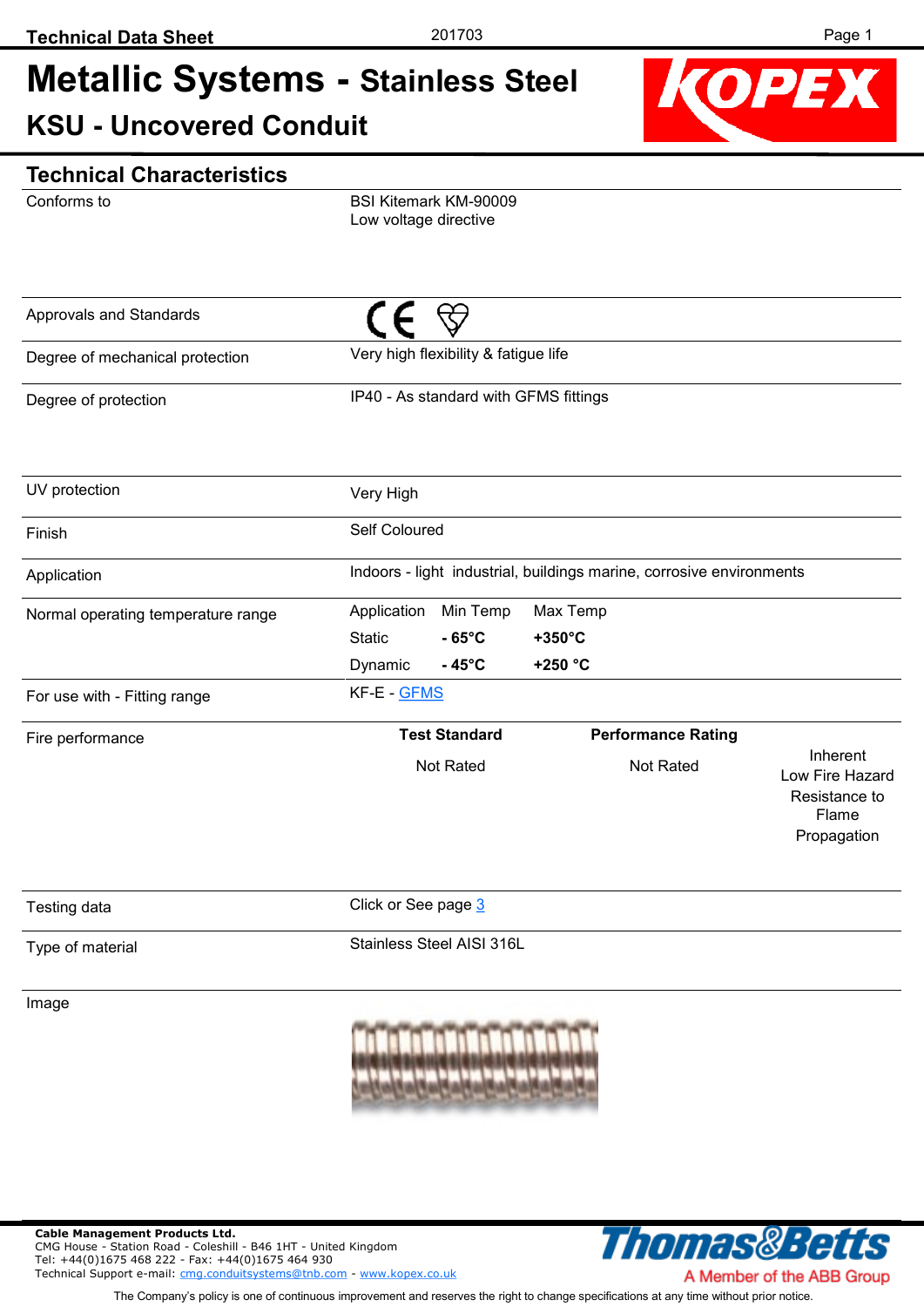# **Metallic Systems - Stainless Steel KSU - Uncovered Conduit**



## **Technical & Dimensional Data**

| Conduit size metric<br>(mm)                                   | $\overline{\phantom{a}}$     | 12     | 16     | 20     | 25     | 32     | 40     |  |  |
|---------------------------------------------------------------|------------------------------|--------|--------|--------|--------|--------|--------|--|--|
| Conduit size US trade<br>(inches)                             | $\overline{\phantom{a}}$     | 5/16"  | 3/8"   | 1/2"   | 3/4"   | 1"     | 11/4"  |  |  |
| Part code                                                     | $\overline{\phantom{a}}$     | KSU02* | KSU03* | KSU04* | KSU05* | KSU06* | KSU07* |  |  |
| Coil length (m)                                               | $\overline{\phantom{a}}$     | 10/30  | 10/30  | 10/30  | 10/30  | 10/20  | 10/20  |  |  |
| A - Outside diameter<br>(mm)                                  | $\overline{\phantom{a}}$     | 12.8   | 16.1   | 20.2   | 24.7   | 32.0   | 40.0   |  |  |
| <b>B</b> - Inside diameter<br>(mm)                            | $\qquad \qquad \blacksquare$ | 10.0   | 12.9   | 17.0   | 21.1   | 28.4   | 36.4   |  |  |
| <b>C</b> - Static bend radius<br>(mm)                         | $\overline{\phantom{a}}$     | 20.0   | 24.0   | 32.0   | 45.0   | 55.0   | 65.0   |  |  |
| Average weight<br>(KG/100m)                                   | $\overline{\phantom{a}}$     | 12.9   | 15.6   | 21.7   | 27.0   | 36.0   | 45.5   |  |  |
| *For ordering code add coil length to part code - e.g KSU0410 |                              |        |        |        |        |        |        |  |  |